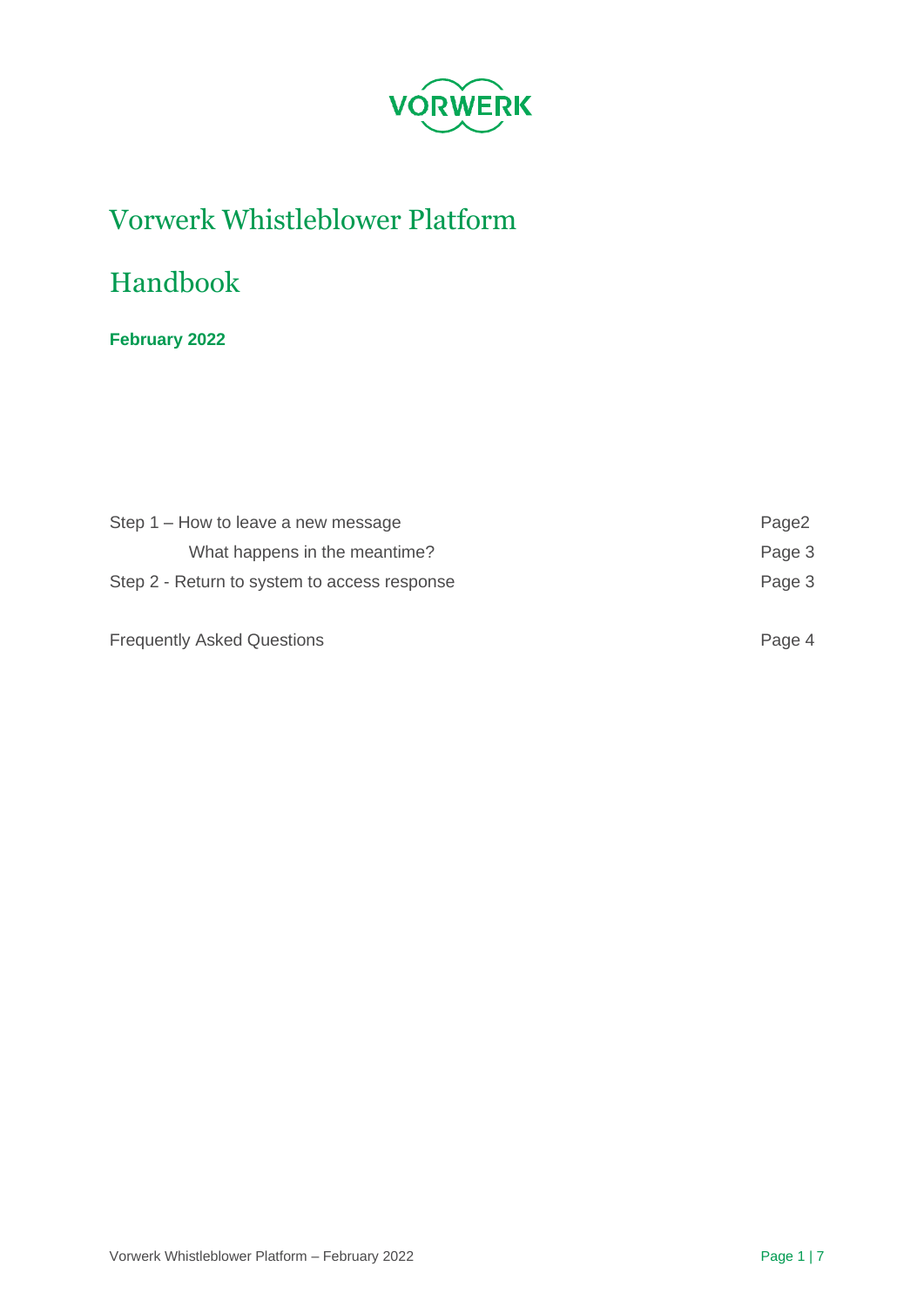

#### **Step 1 - How to leave a new message**

You can leave the message on the Vorwerk whistleblower platform, SpeakUp, either by phone or via the Internet. Both systems are very simple and work in a similar way. Regardless which system you use, it is a good idea to write your message down before getting in touch; that way, you can be sure of exactly what you want to say and also that your message is complete, comprehensible and clear.

To use the **telephone system**, please dial the free telephone number posted on our corporate website.

To use the **Internet system,** please follow the link posted on our corporate website. You will then be prompted to enter the **country-specific access code**.

Please select the language in which you wish to leave your message (English or the local language of your country).

Have pen and paper ready when you are leaving your message. You will be given a sixdigit, randomly generated case number. It is very important that you write the case number down. With the case number, you will be able to read or listen to the reply from the Vorwerk Clearance Team the next time you log in or call.

If you use the telephone system, please wait till you hear the beep before leaving your message. Please make sure to speak clearly, and ideally, you should spell out your name and any place names. When you have finished, simply hang up.

If you use the Internet system, you can simply type in your message or copy and paste it in. When you have finished, click on the button "Send message"; a window will open up with the case number and your message for you to print out easily. The advantage of the Internet system is that, if you wish, you can upload documents and print our your message for your own records.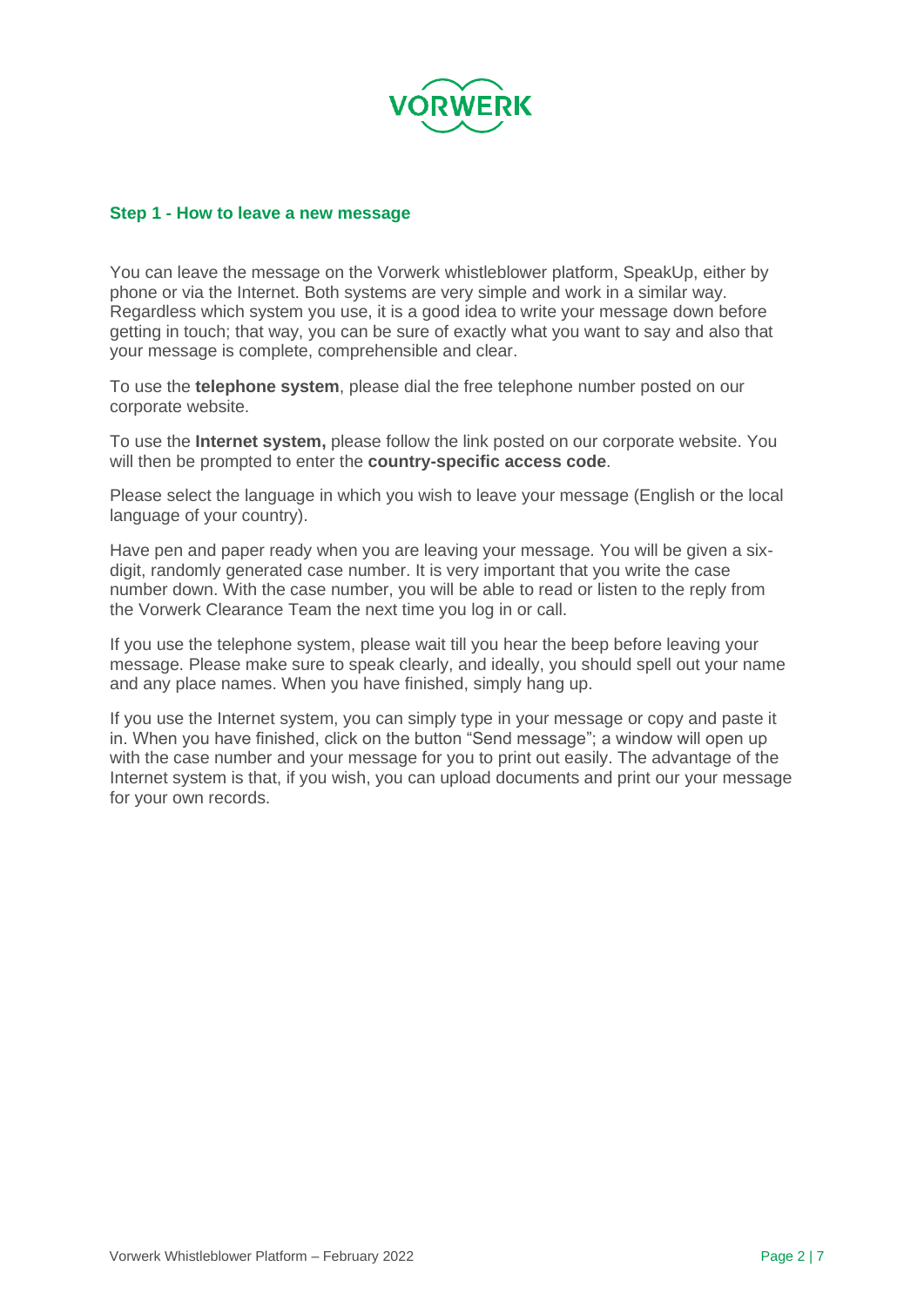

#### **What happens in the meantime?**

Once you end the conversation (telephone system) or have submitted your message (Internet system), the external provider of the Speak-Up whistleblower system, People Intouch, will start translating your message into English (if necessary). If it is a telephone message, the audio file will first be transcribed word for word. The recorded audio file will never be passed on to Vorwerk.

Once transcription and translation have been completed, the exact written message will be sent to the Vorwerk Clearance Team – in both the original language and in English. The Vorwerk Clearance Team will then evaluate the message and send a response to People Intouch.

People Intouch will, if necessary, translate the response and post it in the Internet system. If the message is communicated via the telephone system, People Intouch will, if necessary, translate the response and post it in the telephone system.

#### **Step 2 - Return to the system to access the response**

As a rule, it takes around a week for an initial response to be posted in the system. Please note that you will receive your response in the same system in which you left your original message. In other words, if you left your message on the telephone system, the response will be provided via the telephone system; the same applies to the Internet system.

If you used the **telephone system**, please dial the free telephone number posted on our corporate website.

If you used the **Internet system**, please follow the link posted on the corporate website. You will then be asked to enter the **country-specific access code**.

Select the same language as the one you selected in step 1.

If you use the telephone system, you will be asked to press "1" if you already have a case number. To listen to your response, press "1" and then enter your case number.

If you use the Internet system, select the button "If you already have a case number" to read the response.

When you have listened to your response via the telephone system, you can **immediately leave a new message in reply;** if you require some time to consider what you want to say, you can simply hang up and call back another time. The same applies if you use the Internet system: You can write another message or log out and log in again later.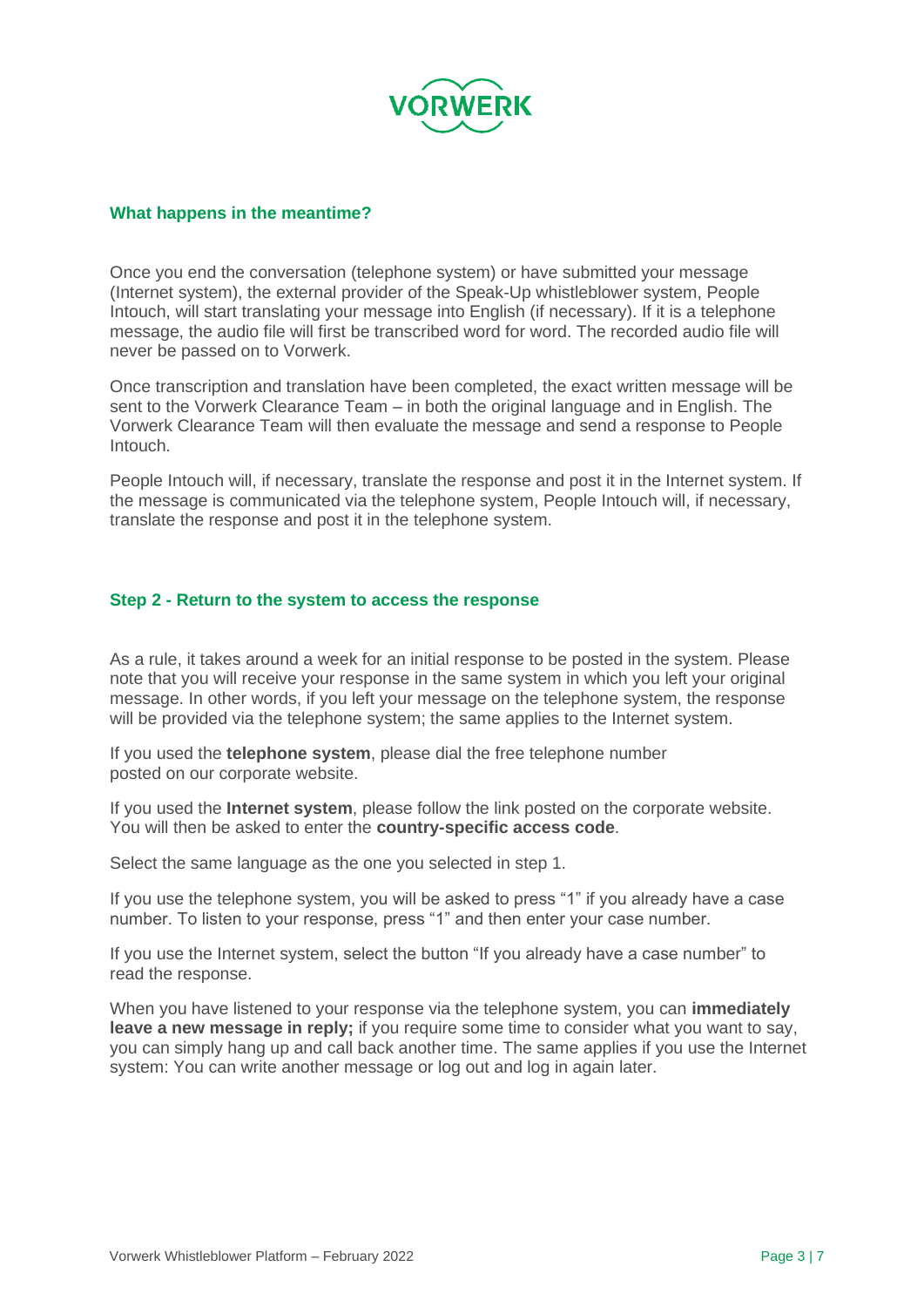

If you find that no response has been provided, you may rest assured that the message is still being reviewed and that a response will be there for you within a few working days. We recommend you check in regularly to see if a response has already been provided.

# **Frequently asked questions about the Vorwerk Clearance Team and the Vorwerk whistleblower platform**

# **1. What is the Vorwerk whistleblower platform intended for?**

The Vorwerk whistleblower platform acts as a **"last resort" - should all other escalation levels** (e.g., immediate or senior supervisors, works council and/or human resources department) **have been exhausted.**

The Vorwerk whistelblower platform can be used to report significant **concerns**  regarding suspected violations of our codes of conduct, our policies or applicable law or regulations, such as, for example:

- violations of antitrust law
- money laundering or violations of trade sanctions
- violations of data protection rules
- environmental, health and security concerns
- human rights violation
- violations of Vorwerk's codes of conduct
- suspected fraud (misappropriation or misconduct in financial reporting)
- abuse of power and conflicts of interest
- bullying or discrimination
- sexual harassment
- disclosure of confidential business information
- reprisals against whistelblowers who express their concerns in good faith

#### **2. What is the Vorwerk whistleblower platform?**

It is a system (a "confidential communication tool") designed to enable people to submit confidential reports. Messages can be sent by phone or via a secure website, **without the need for a personal conversation with a member of staff.**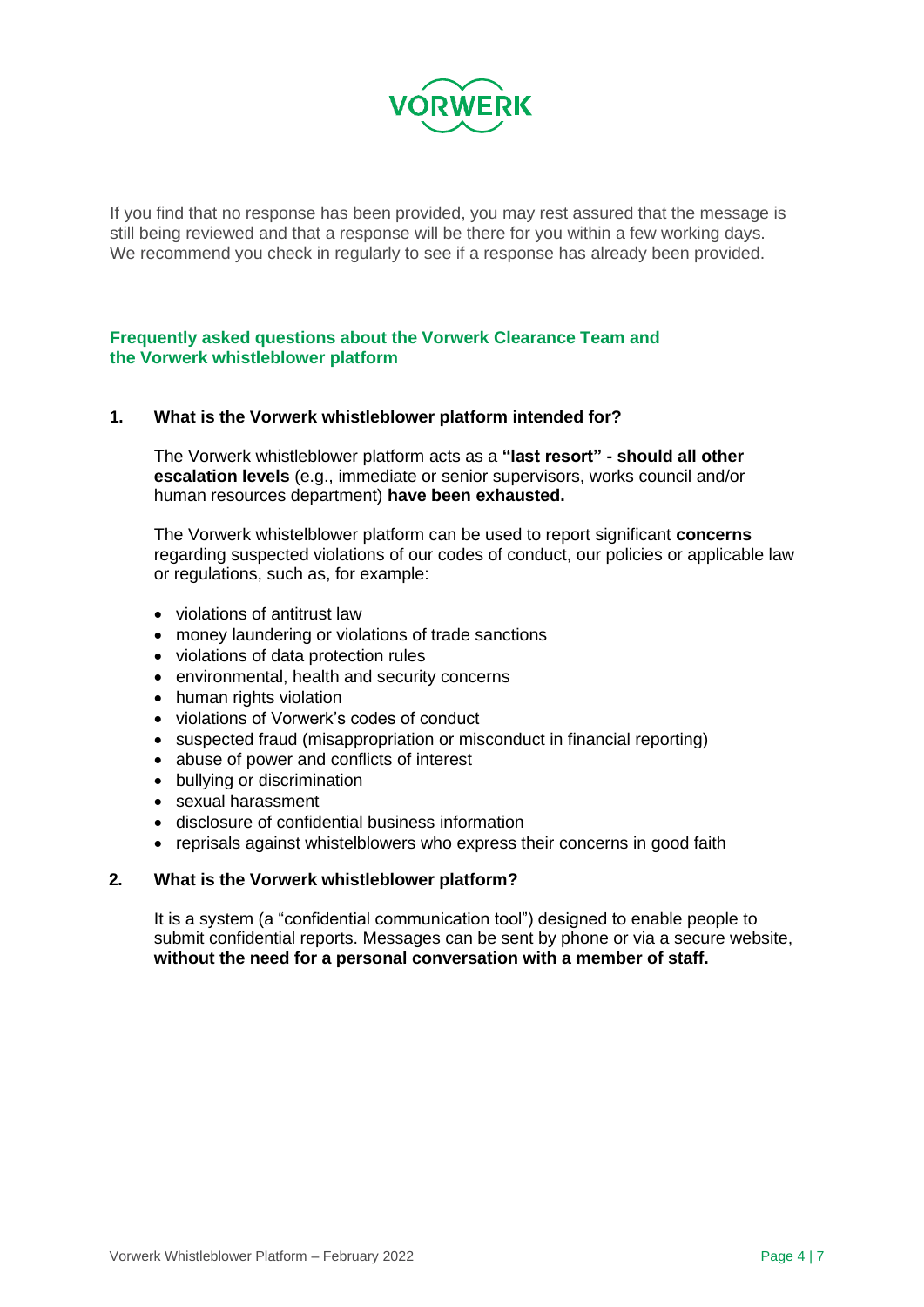

# **3. How does the Vorwerk whistleblower platform work?**

You will find the information required for contacting the Vorwerk whistleblower platform (e.g., the free telephone number, URL) on our corporate website.

**Telephone**: After dialing the free telephone number, enter your access code and leave your message. You will not have to speak to anyone during the call. All the necessary instructions are prerecorded and will guide you very simply through the entire procedure. As a rule, you can call in again within a week to listen to the response from the Vorwerk Clearance Team. You can then leave a new message in reply. This conversation can be repeated, or continued indefinitely.

(Tip: Write your message down before making the call. You may find the following questions helpful with this: What? Who? Where? When? Witnesses?)

**Internet**: Go to the Vorwerk whistleblower platform (via a hyperlink or by entering the URL), select your country, enter the access code and leave your message. As a rule, you can read the response from the Vorwerk Clearance Team within a week by revisiting the site. You can in turn reply to the team's response. This conversation can be repeated, or continued indefinitely.

#### **4. Who runs the Vorwerk whistleblower platform?**

This service is externally provided by People Intouch, an independent Dutch company. People Intouch is responsible for processing all messages. The company was founded in 2004 and is based in Amsterdam. Its patented SpeakUp® reporting system is already in use at numerous well-known companies.

#### **5. Is the system difficult to use?**

Not at all. Clear audio instructions guide you through the simple procedure and the telephone menu.

#### **6. Can anyone at Vorwerk hear my voice?**

**No**.- The Vorwerk whistleblower platform is run by People Intouch, an independent company, which **transcribes and translates** your message and then sends it to the Vorwerk Clearance Team – and only as a word-for-word transcription of what you said.

#### **7. Can Vorwerk track my communication data?**

**No. -** The Vorwerk whistleblower platform is run by People Intouch. Vorwerk has no access to the communication data. Details, such as telephone number or IP address will never be passed on to Vorwerk.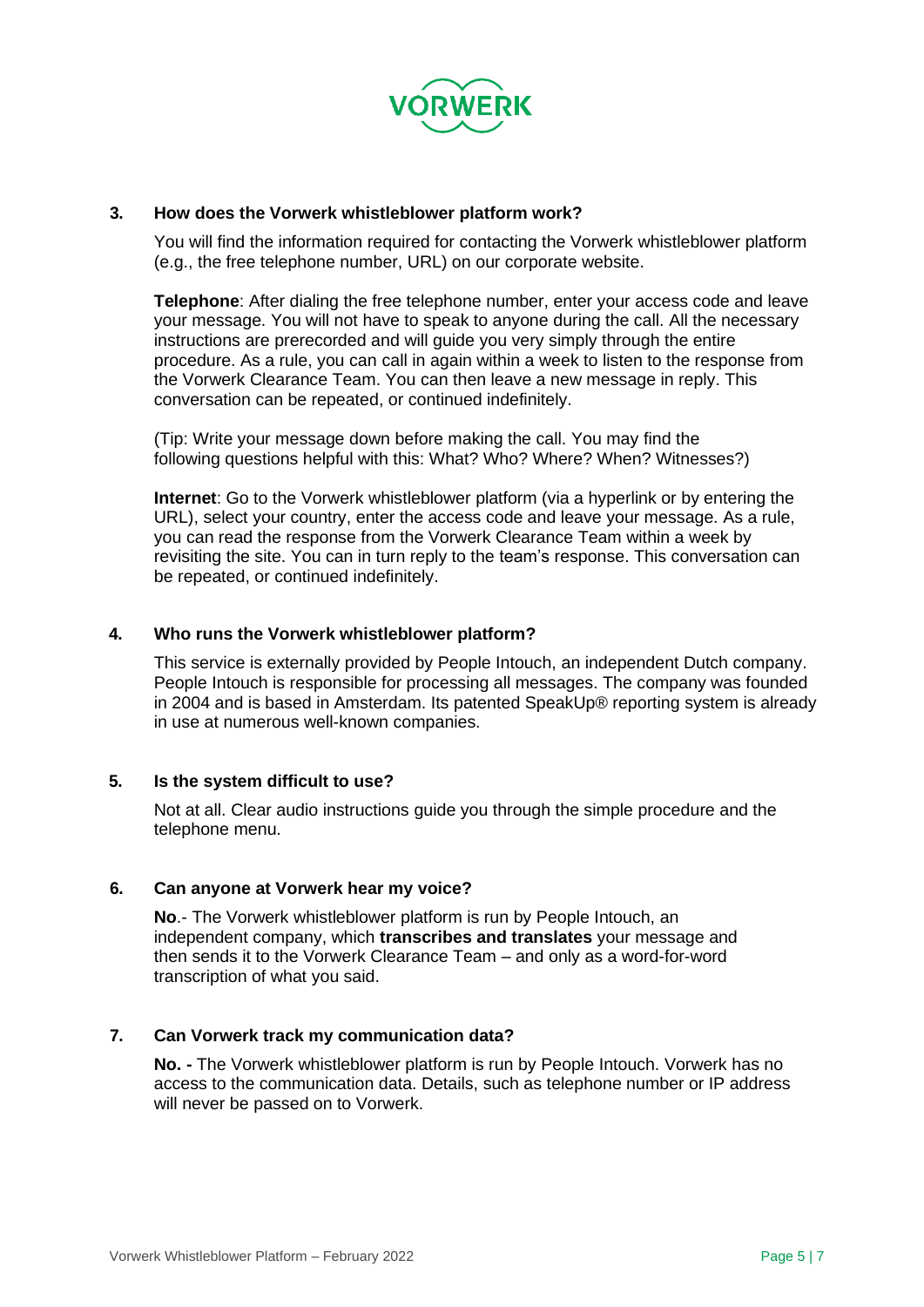

# **8. What happens to the recording of my message?**

Once the Vorwerk Clearance Team has confirmed receipt of the message, **the recording will immediately be deleted** by the operator of the whistleblower platform, People Intouch.

**Exceptions**: See point 9 below.

#### **9. Will confidentiality ever be violated?**

**Exceptions** to what has been said above:

- **a)** When a message is received by the Vorwerk whistleblower platform in which the caller threatens violence or a criminal offence, the recording will be saved, and Vorwerk can request the operator of the whistleblower platform, People Intouch, to forward it straight to the authorities. In such a case, the audio file or the communication data will never be passed on to Vorwerk.
- **b)** Vorwerk will (and can) only respect the interests of the reporting person and guarantee the confidentiality of the message to the extent legally permissible. This means that in order to guarantee a fair and unbiased processing of the case, the person accused of wrongdoing has the right to be informed of the accusations, so that he or she can present their perspective on the matter.

#### **10. Who covers the cost of my call?**

The call is made via a free telephone number so that you incur no expense. However, in exceptional cases (e.g., with some mobile network operators), local costs may arise.

#### **11. Is there a limit to the length of message I can leave?**

**No. -** But after seven minutes, you will be notified that you may continue with your message.

(Tip: Try to make your message as complete, to-the-point and concise as possible.)

# **12. What should I do if I cannot reach the telephone system of the Vorwerk whistelblower platform?**

If you tried to call from a cell phone, please try again from a landline. In our experience, that is the best way to reach the telephone system. Should you continue to encounter problems with the telephone system, you could send an email to [speakup@peopleIntouch.nl](mailto:speakup@peopleIntouch.nl) .